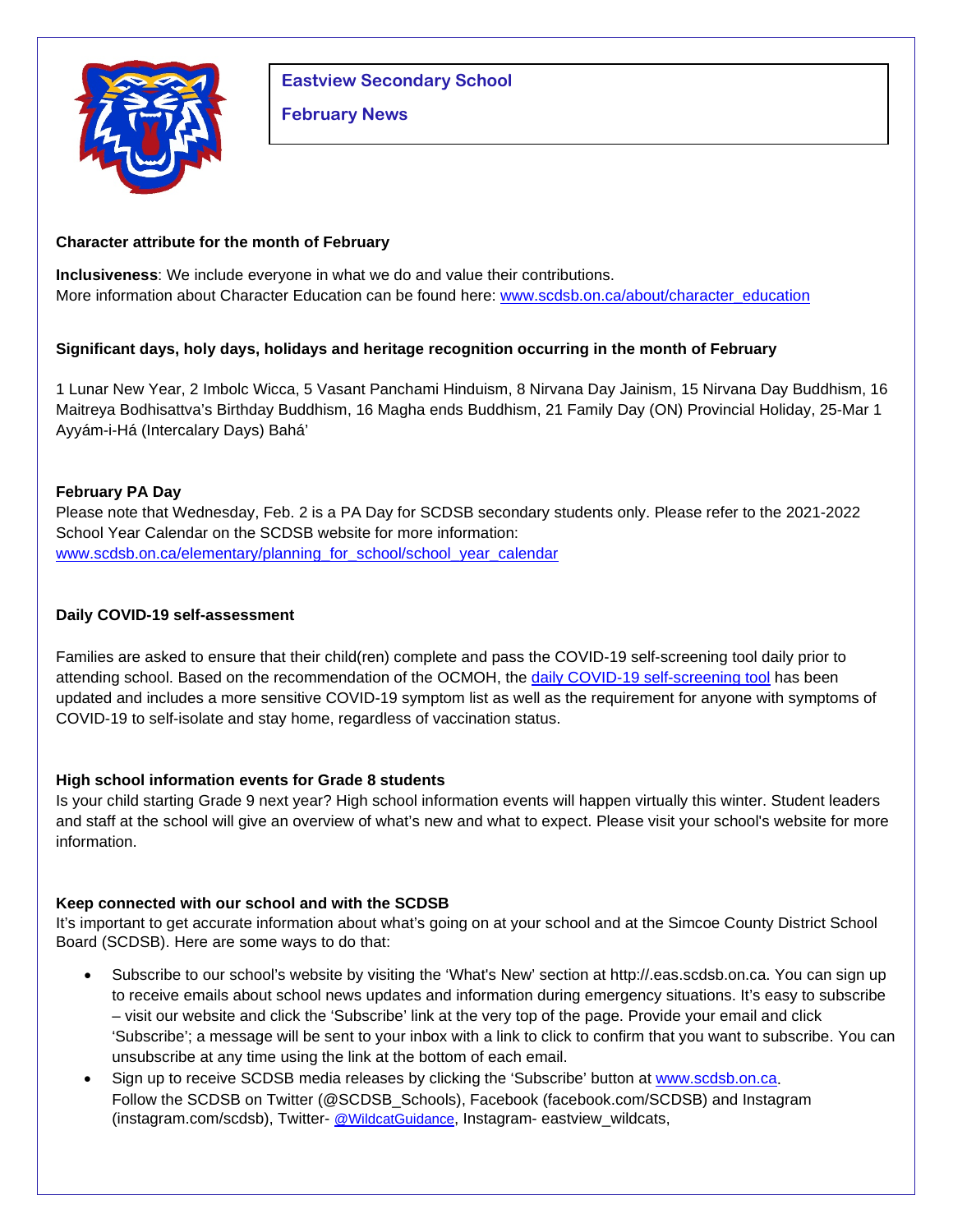#### **Interested in learning more about the ways that the SCDSB supports students with special education needs and their families? Join us for a virtual special education outreach series**

In 2022, the Simcoe County District School Board (SCDSB) is hosting virtual special education outreach sessions to assist parents/caregivers in learning more about programs, supports and ways that we work together to support students with special education needs.

## **Supporting students with Autism Spectrum Disorder in SCDSB schools and within our communities – information for parents/caregivers**

Feb. 17 6:30 to 7:30 p.m.

#### **Supporting students as they transition into school, from one school to another, and from school upon graduation – information for parents/caregivers**

April 12 6:30 to 7:30 p.m.

# **Working with families to create safe and supportive environments for children who have experienced trauma – information for parents/caregivers**

May 10 6:30 to 7:30 p.m.

Participants are asked to register in advance. Information to access the sessions will be shared via email with individuals who have pre-registered. Learn more about each session and how to register on the SCDSB website at [https://bit.ly/3s8OBm8.](https://bit.ly/3s8OBm8)

# **Math @Home parent/guardian series**

The SCDSB math department is offering three evening virtual sessions for caregivers of SCDSB students. These sessions will focus on practical and fun ways to support students with their mathematics learning and engagement at home. Participants will receive a math pack of resources to use at home, and must pre-register for each of the sessions by visiting [https://bit.ly/SCDSBMathAtHomeRegistration.](https://bit.ly/SCDSBMathAtHomeRegistration)

**Making math connections @Home**

Thursday, March 24, 2022

7 to 8 p.m.

This session will explore where we find numbers, patterns, measures and shapes in our daily lives. Participants will learn about practical ways to help their child notice and wonder about the math in their world.

## **Problem solving @Home**

Wednesday, April 26, 2022

7 to 8 p.m.

This session will explore how to encourage children to be active thinkers and problem solvers, both in math and around the house. Participants will learn about how solving problems at home can help their children solve problems in math class.

#### **Having Fun with Math Facts @Home**

Thursday, May 12, 2022

7 to 8 p.m.

This session will explore practical, intentional, and fun ways to practice math facts at home. Participants will leave with ideas, games, and activities to support their child with becoming fluent with their math facts.

Participants must pre-register for the sessions they wish to attend. Registered participants will receive a Math @Home pack of hands-on resources that will be sent to the school indicated on the registration form.